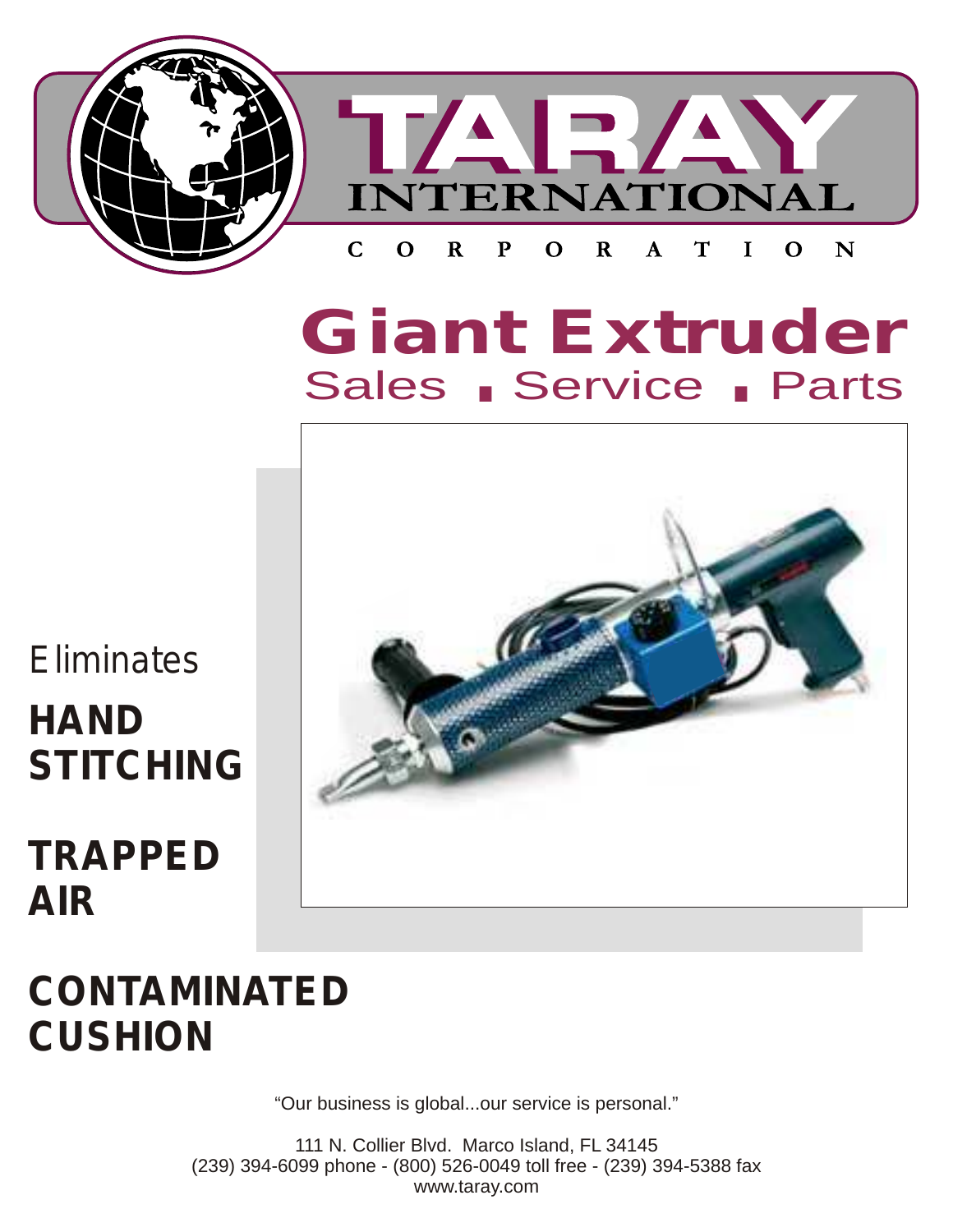# **GIANT EXTRUDER INSTRUCTIONS FOR USE**

## **CONNECTION**

The Giant Extruder should be connected to a standard 110 volt or 220 volt grounded outlet and a 1/4" air supply of 90 - 100 psi is recommended.

## **OPERATION**

After connections to power supply are made, switch on the heating system for the Giant Extruder and allow 5-10 minutes for the unit to reach full operating temperature. The pilot light will go off once optimum operating temperature has been reached.

Feed the Giant Extruder with rope rubber up to 3/8" diameter through the extruder feed box.

Insert rubber into the feed box, pull the trigger on the air drive and hold until the rubber extruded from the nozzle smooths out.

Once the extruded rubber forms a smooth output, the tool is ready to be used for filling repairs.

## *TECHNICAL DATA*

| <b>Rubber Output:</b> | 62 lbs/hour                  |
|-----------------------|------------------------------|
| Electric:             | 110V or 220V units available |
| Air Pressure:         | 90-120 psi                   |
| Weight:               | $10$ lbs.                    |
| Length:               | $21.5$ in.                   |



## **LIMITED WARRANTY**

This warranty is made in lieu of any and all warranties, either express or implied. This extruder is warranted to be free from defects in material or workmanship. Taray International Corporation will replace at no charge, based upon our sole analysis, any parts or units which upon inspection by us is found to contain defective workmanship or defective materials within six (6) months of the original purchase date. Taray International Corporation has made no affirmations of fact nor have we made any promises relating to the extruder being sold that has become the basis of our bargain. Furthermore, Taray International Corporation has made no affirmation of fact or promise relating to the extruder being sold that has created or which amounts to an express warranty that the goods will conform to any other affirmation or promise contained outside this agreement. Any description of the extruder contained in this agreement for the sole purpose of identifying the extruder and has not been made part of the bargain to purchase, nor has it created or amounted to any express warranty. Taray International Corporation makes no warranty of merchantability with respect to this extruder being sold. Taray International Corporation does not make a warranty as to fitness or any particular purpose whatsoever with respect to this extruder bing sold, other than to state that this product is manufactured for the use in repairing buzzouts on buffed tires. Since Taray International Corporation have no control over the conditions or circumstances under which this product is used, we will assume no liability for any incidental or consequential damages to any person or property which may result from the use of this extruder. Accordingly, there are no warranties, express or implied, which extend beyond the face of this Limited Warranty. "This extruder is sold as is and with all faults other than expressly stated in this Limited Warranty."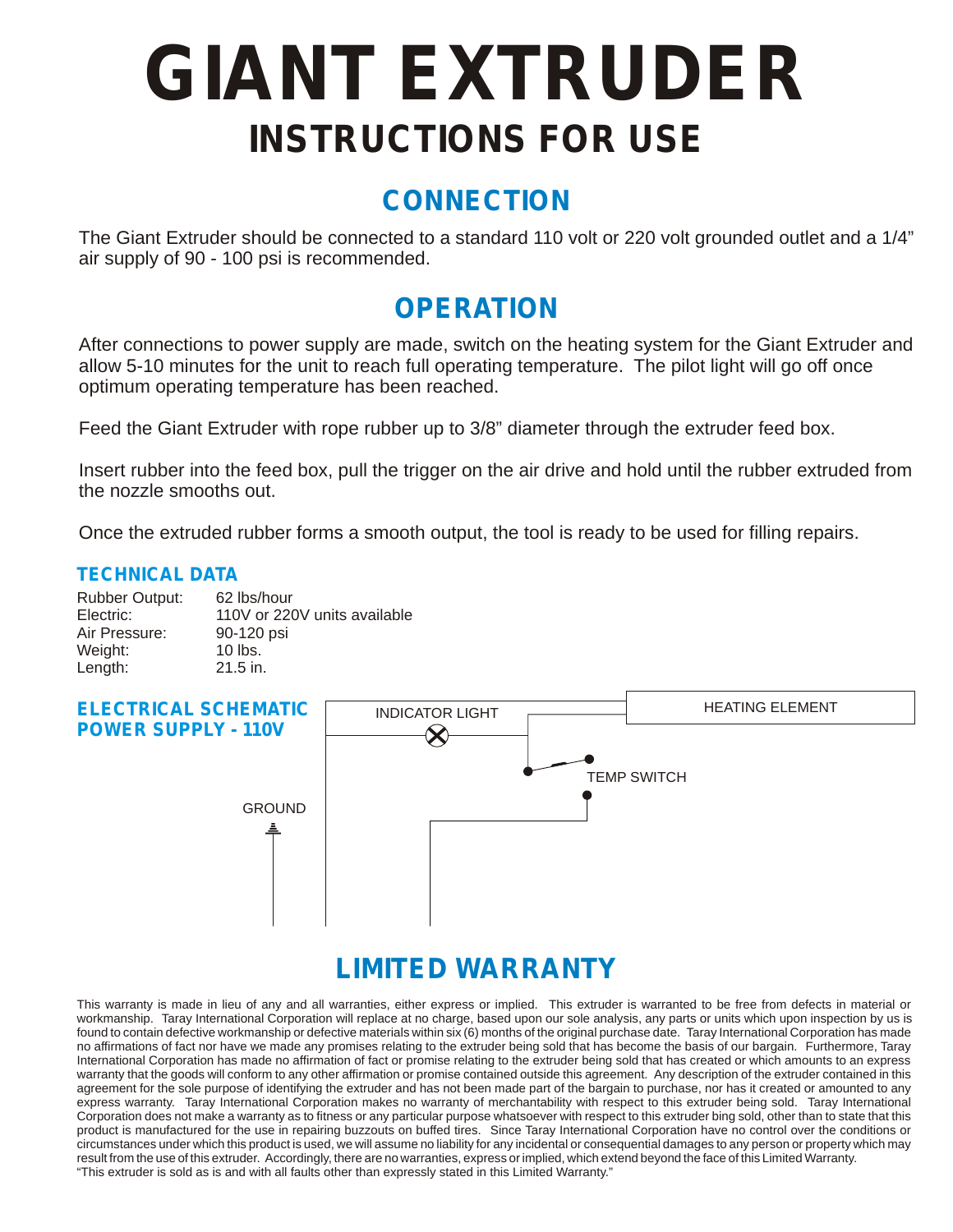## **CLEANING INSTRUCTIONS**

## **WHEN THE GIANT EXTRUDER IS NOT IN USE FOR SHORT INTERVALS:**

(1 hour or less). Perform the following steps:

- 1.) Cut off feed of rope to Giant Extruder.
- 2.) Extruder out rubber remaining in barrel.
- 3.) Leave air and electrical connected. Suspend unit out of the way of general traffic.

## **CAUTION: DO NOT DISCONNECT AIR AND ELECTRIC**

#### **WHEN THE GIANT EXTRUDER IS NOT IN USE FOR LONGER INTERVALS:**

(Over 1 hour). Perform the following steps:

- 1.) Cut off feed of rope to Giant Extruder.
- 2.) Extruder out rubber remaining in barrel.
- 3.) Feed Taray/Advantage Extruder Cleaner into barrel.
- 4.) Leave air and electrical connected. Suspend unit out of the way of general traffic.

## **CAUTION: DO NOT ATTEMPT TO CLEAN THE NOZZLE WHEN UNIT IS STILL HOT**

#### **WHEN STARTING THE GIANT EXTRUDER AGAIN**

- 1.) Loosen compression nut that attaches the nozzle to the barrel.
- 2.) Pull the nozzle away from the barrel. This will pull the rubber plug out of the nozzle.
- 3.) Pull the rubber plug out of the barrel.
- 4.) Connect air and electrical supplies to the Giant Extruder.
- 5.) Allow 5-10 minutes for the unit to fully heat up.
- 6.) Extrude out any remaining Taray/Advantage Extruder Cleaner from the barrel.

#### **EXTRUDER MAINTENANCE**

 The Giant Extruder is designed to require very little maintenance, however, as with any tool or machine, it does require basic general maintenance.

 The drive portion of the Giant Extruder is a pneumatic drill. Be sure that a filter-regulator-lubricator is present in the line feeding the tool and that those units are properly monitored and maintained.

 Every three to five weeks, depending on use, the Giant Extruder should be disassembled, the extruder screw removed and cleaned, the shank of the screw polished, and the unit reassembled. This operation requires about ten minutes to accomplish and will prevent costly down time should any foreign material cause the extruder screw to seize.

 **The use of Taray / Advantage Extruder Cleaner on a daily basis is highly recommended.**